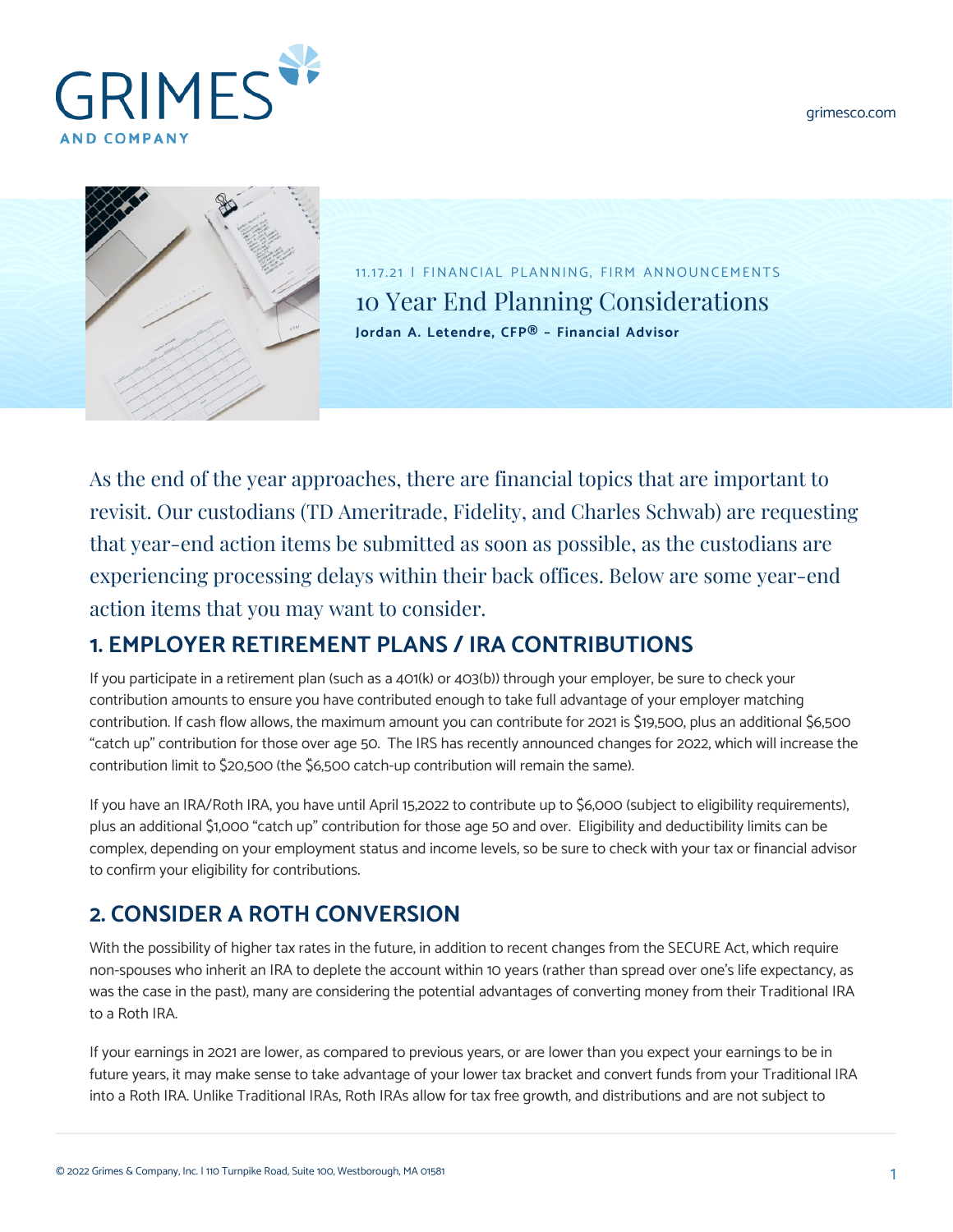

Required Minimum Distribution (RMD) rules.

Just remember, any amount converted to a Roth IRA will be subject to ordinary income taxes in the year the conversion is processed. It is important to work with your tax advisor to ensure you are not converting too much, which could push you into a higher tax bracket or subject you to higher Medicare premiums.

### **3. REVIEW BENEFICIARY DESIGNATIONS AND ACCOUNT TITLING**

It is important to periodically review your beneficiary designations, especially if your family circumstances have changed. Remember, this doesn't just apply to your retirement accounts. Also consider your life insurance policies, investment accounts, and bank accounts. If you have a Will in place, the beneficiaries listed on your accounts are how the assets will be distributed, regardless of what your Will states. If you haven't done so already, you should also consider adding contingent beneficiaries. That way, if the primary beneficiary you listed has passed away, there are instructions for who is next in line to inherit the assets.

If you have a Trust established, it is important to consider whether any non-IRA assets should be titled in the name of the Trust, and if the Trust should be listed as a beneficiary of your accounts. As you review your account titling and beneficiaries, check with your estate planning attorney to ensure assets are titled correctly and that beneficiaries are structured appropriately. If any updates are required, please reach out to us so that we can process those updates for you.

# **4. TAX-LOSS HARVESTING**

If you are self-managing any of your non-qualified investment accounts, tax-loss harvesting is an important year-end consideration. This process involves selling an investment for a loss, which can then be used to offset realized capital gains. Beyond offsetting realized gains, it can also be used to offset up to \$3,000 of income generated throughout the year, and if your net losses exceed \$3,000, the losses can be carried forward to be used in future years.

### **5. FLEXIBLE SPENDING ACCOUNTS**

If you contribute to a Flexible Spending Account (FSA), you have until the end of the year to spend the money on eligible medical expenses. Most plans allow account holders to carry \$550 into the following year, but any other funds that are not used are lost. Check with your employer on this as some do allow for a grace period after year-end.

### **6. REQUIRED MINIMUM DISTRIBUTIONS**

While Required Minimum Distributions (RMDs) were waived in 2020, they are required again for 2021. Ensure that your RMDs have been processed or are scheduled to be processed before year-end. There can be significant tax penalties for missing this deadline.

Remember that RMDs can be gifted to charities through a Qualified Charitable Distribution (QCD). This allows you to satisfy your RMD requirement, while avoiding income taxes on any amount given directly to charity (up to \$100K). An important reminder: if you are writing checks from your IRA to charities, the charity must cash the check by the end of 2021 in order to qualify as a QCD. It's also important to keep record of these gifts, as the custodians do not indicate charitable gifts on your year-end tax forms. You will have to provide that information separately when you file your taxes